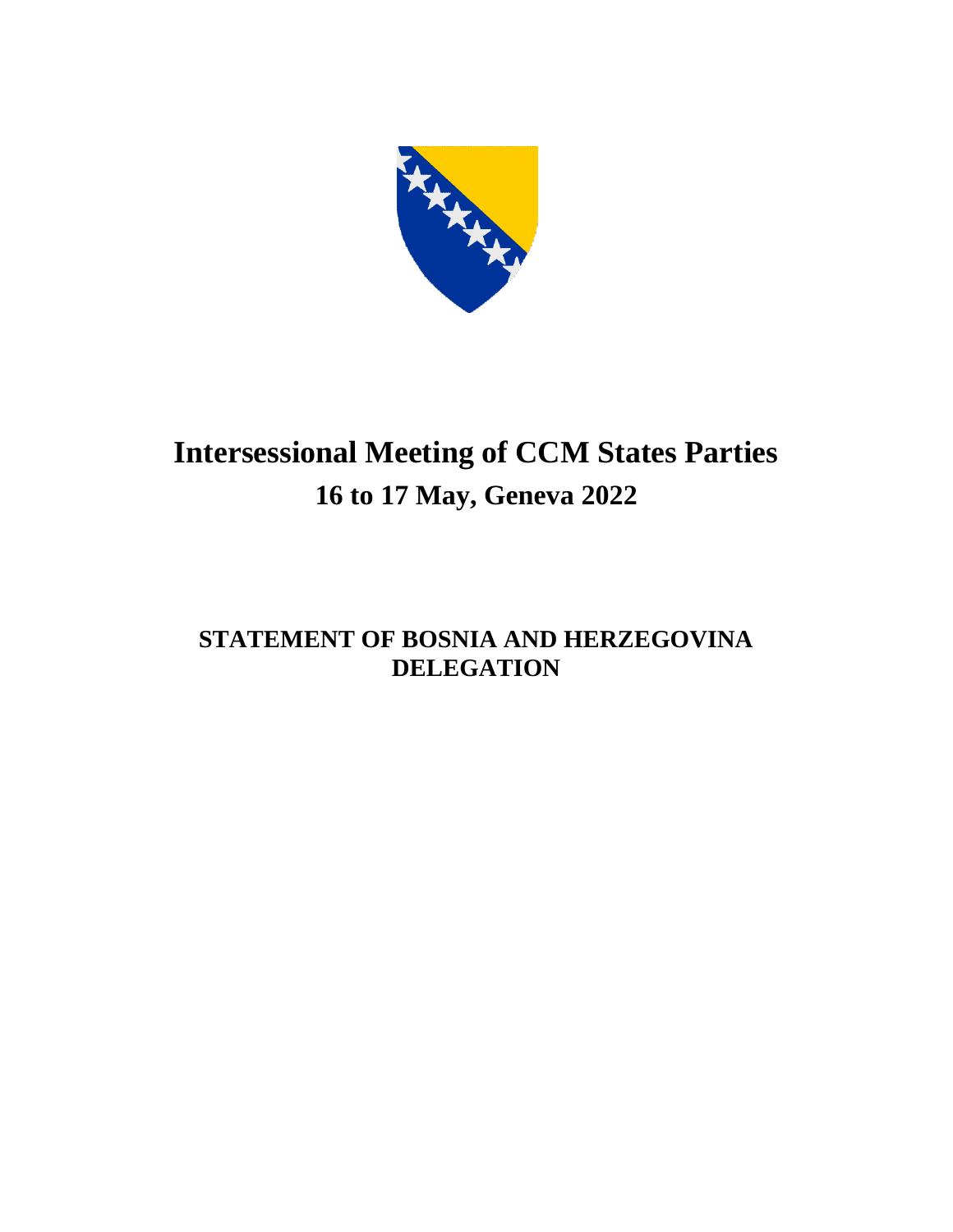Mr President, your excellences, ladies and gentlemen,

Bosnia and Herzegovina's contamination with cluster munitions, landmines and other unexploded ordnance (UXO) occurred during the War between 1992 and 1995. Since 2011, the Bosnia and Herzegovina Mine Action Center (BHMAC) had partnered with Norwegian People's Aid (NPA) to conduct a non-technical survey (NTS) to determine the scope of cluster munition contamination in the country.

Preliminary survey results in 2011 revealed that a total of 12.17  $km^2$  covering 140 locations were contaminated with cluster munitions. During the period 2012 to 2019, an additional 2.43  $km^2$  in 35 other locations, were also found to be contaminated, which made the total cluster munition contaminated area in Bosnia and Herzegovina amount to 14.61  $km^2$ .

Clearance of cluster munition remnants and land release began in 2012. Between 2012 and 2021, a total of 10.51  $km^2$  of land had been cleared or released through technical survey (TS) or non-technical survey (NTS) and 5,935 cluster munitions destroyed. Furthermore, a total of 3.6  $km<sup>2</sup>$  had been separated out and identified as area contaminated with non-conventional/improvised weapons, which do not fall under the scope of the CCM as was clarified by the CCM Coordinators for Clearance and Risk Reduction Education.

0,60 km<sup>2</sup> of cluster munition contaminated land remained to be addressed, which would require Bosnia and Herzegovina convertible mark (BAM) 1,2 million (approximately EUR 0,6 million).

Bosnia and Herzegovina had previously aimed to complete the clearance of cluster munition contaminated areas and destruction of cluster munition remnants by its first deadline of 1 March 2021.

Based on this clearance rate and human resource capacity, Bosnia and Herzegovina expects clearance to be completed 1 September 2022 (first extension) scoping all known contaminated areas that were included into our country extension request.